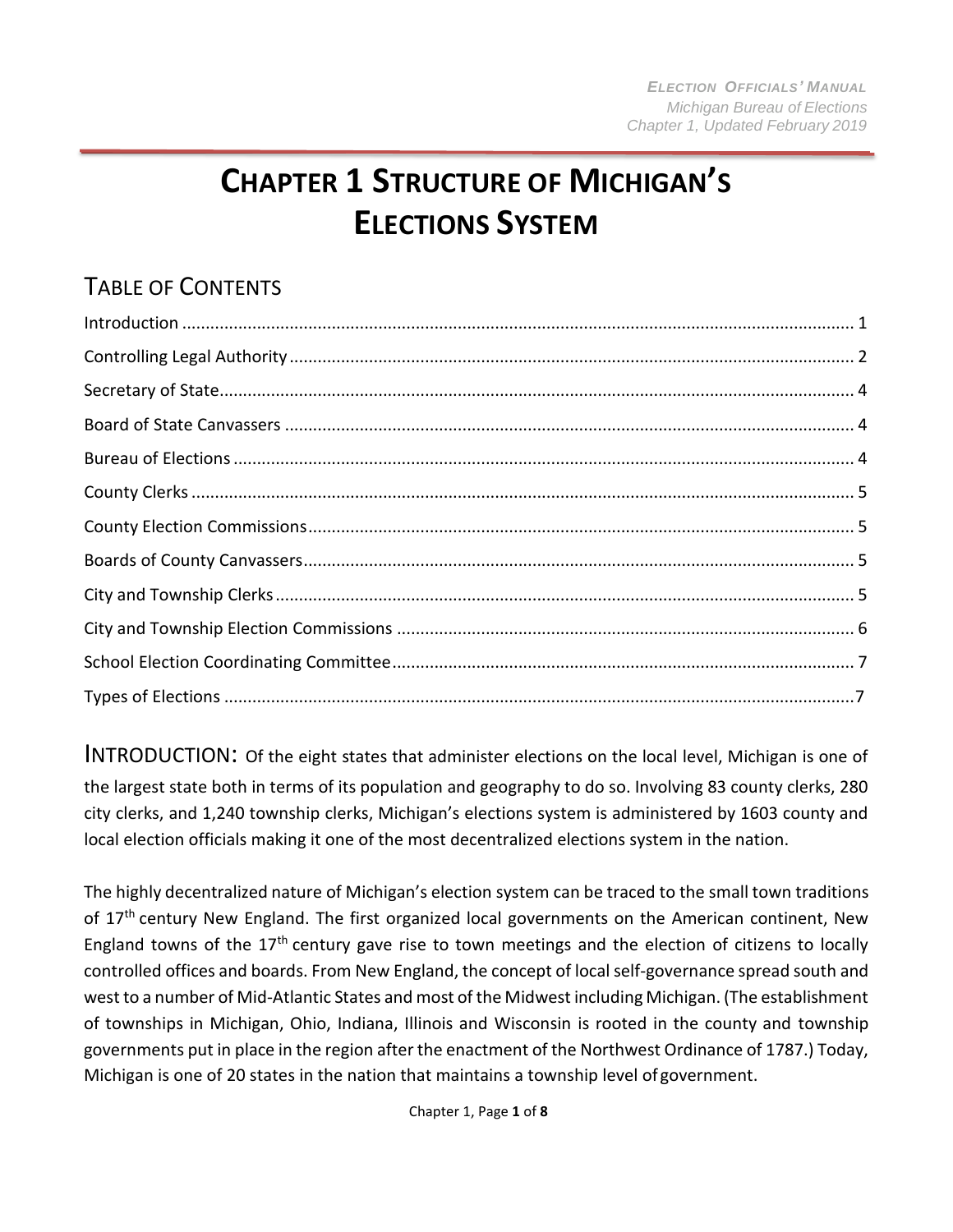All federal, state, county, city and township, village and school elections are restricted to the following three dates each year: the first Tuesday after the first Monday in May, August and November. Exceptions are provided for:

- Special elections called under the State Legislature.
- Presidential Preference Primary established by the State Legislature every four years in the Presidential election year.
- School districts, intermediate school districts and community college districts that wish to present a millage proposal, bond proposal or a proposal to borrow funds on a date other than one of the three "fixed" election dates. (Certain limitations apply.)

### CONTROLLING LEGAL AUTHORITY

There are a number of vehicles that provide controlling legal authority and guidance in the conduct of elections in Michigan. The following outlines the various bodies of law, rules, and rulings that impact election administration:

- M[ICHIGAN](http://legislature.mi.gov/doc.aspx?mcl-Act-116-of-1954) ELECTION LAW: A body of state laws that provide statutory authority in the conduct of Michigan elections. Established as Public Act 116 of 1954, Michigan election law is referenced as Michigan Compiled Law (MCL) 168.1-168.992. This statute shall be continually referenced as guidance to election officials, candidates, and the voting public.
- Michigan Constitution: Article 2, Section IV of the Michigan Constitution was amended by the passage of Proposal 18-3 in November of 2018. The amendments include provisions for "straight party" voting, automatic voter registration when conducting a Driver's License or Personal ID transaction with the Secretary of State, the right to obtain an Absentee Ballot without giving a reason, mandatory hours of operation during the weekend prior to the election, and the right to register to vote and obtain a ballot up to and including on election day. These new provisions will be discussed in detail in later chapters.
- NATIONAL VOTER R[EGISTRATION](https://www.justice.gov/crt/title-42-public-health-and-welfare-chapter-20-elective-franchise-subchapter-i-h-national-voter#anchor_1973gg) ACT: The National Voter Registration Act (NVRA), widely known as "Motor Voter," took effect in 1995. Under the NVRA, Michigan must offer voters the opportunity to register to vote through the mail, motor vehicle offices, public assistance agencies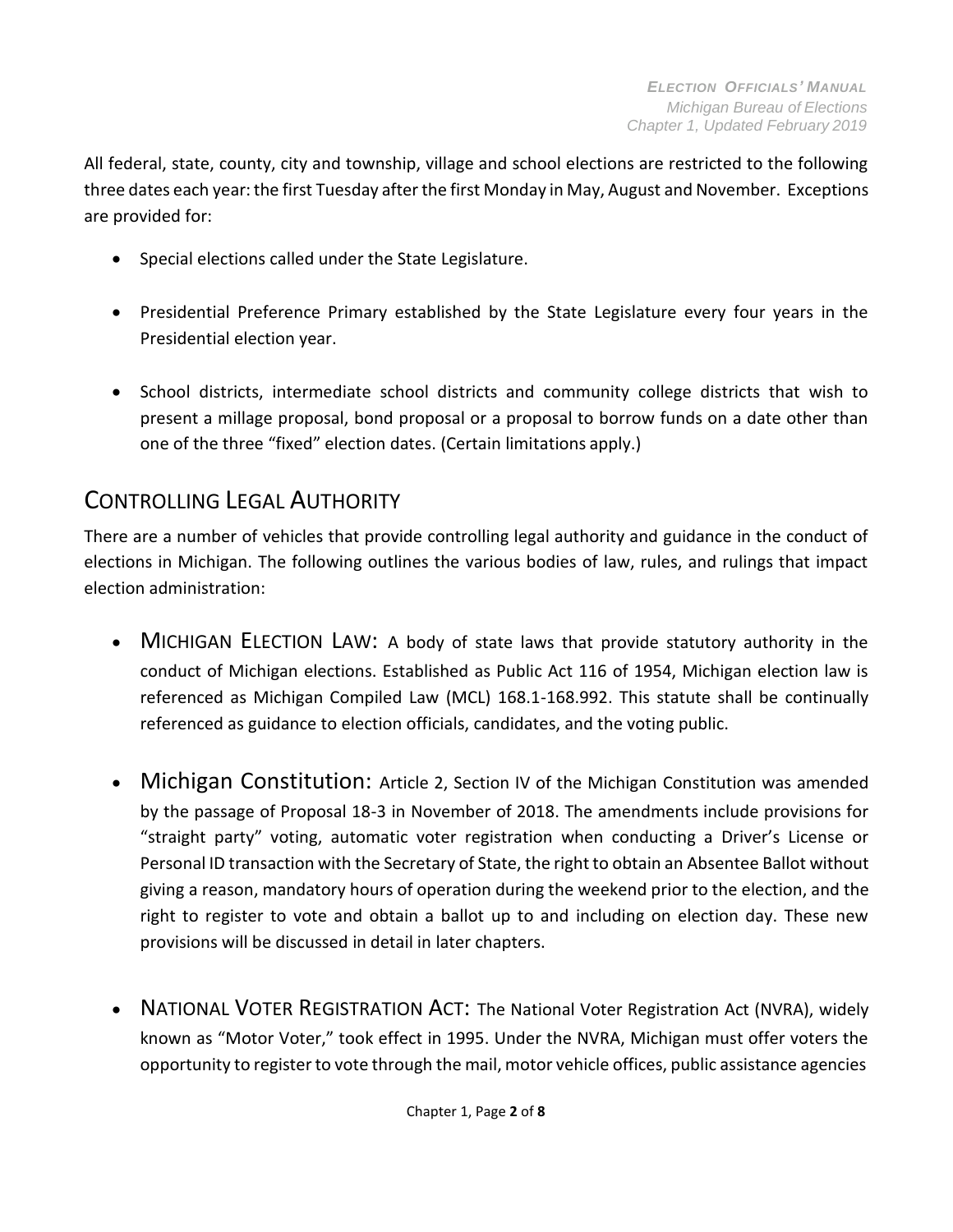and military recruitment offices. The Secretary of State Branch Office Voter Registration Program, in operation since 1975, satisfies the motor vehicle office registration component of the federal law. In addition, the NVRA prohibits city and township clerks from cancelling a voter record solely because of the voter's failure to participate in elections.

- U[NIFORMED AND](https://www.justice.gov/crt/title-42-public-health-and-welfare-chapter-20-elective-franchise-subchapter-i-h-national-voter) OVERSEAS CITIZENS ABSENTEE VOTING ACT (UOCAVA): Provides specific voter registration and ballot issuance allowances for *UOCAVA* citizens which are U.S. citizens who are active members of the Uniformed Services, the Merchant Marine, and the commissioned corps of the Public Health Service and the National Oceanic and Atmospheric Administration, their eligible family members and U.S. citizens residing outside the United States.
- MILITARY AND OVERSEAS VOTER E[MPOWERMENT](https://www.justice.gov/sites/default/files/crt/legacy/2011/01/06/MOVE_Act.pdf) ACT (MOVE): This act amended *UOCAVA* and other statutes by providing greater protections for Service Members, their eligible family members and other overseas citizens. Among other provisions, the *MOVE Act* requires States to send absentee ballots to *UOCAVA* voters at least 45 days before federal elections.
- HELP A[MERICA](https://www.justice.gov/crt/chapter-146-election-administration-improvement) VOTE ACT: The Help America Vote Act (HAVA) was signed into law in 2002. HAVA established a number of changes in the administration of elections and also made federal funding available to states for the purchase of new electronic voting systems. HAVA funding allowed Michigan to replace outdated voting equipment and improve polling place access for voters with disabilities. The Help America Vote Act provided for the following changes in election administration:
	- o Provisional balloting process
	- o Specific requirements for voters who register for the first time and do so by mail
	- $\circ$  Required addition of citizenship and age questions to voter registration form
	- o Public posting requirements on Election Day
	- o Required a state-wide voter registration database for all states
	- $\circ$  A "uniform, nondiscriminatory, state-based administrative complaint procedure" for federal elections
- PROMULGATED RULES: Rules set forth by the Michigan Secretary of State with authority provided by Michigan election law that establish rules governing electronic voting systems and testing procedures.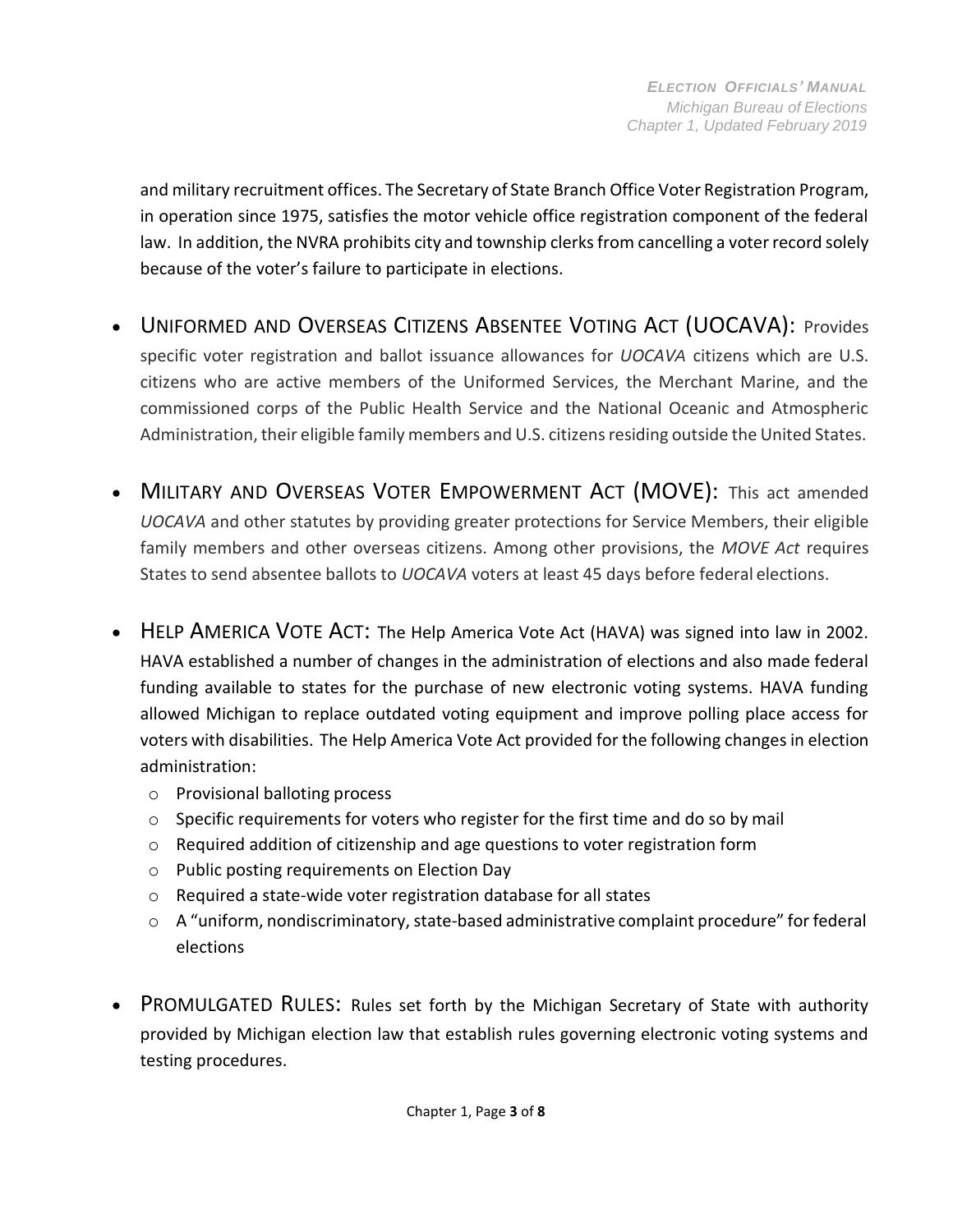- MICHIGAN ATTORNEY GENERAL OPINIONS: Provide guidance where Michigan election law is unclear or found in conflict with other statutes.
- VARIOUS FEDERAL AND STATE JUDICIAL RULINGS: Various provisions in Michigan election law or federal law guiding election administration are challenged in the courts, these court decisions are applied to election administration.

The following is an outline of the public officials, commissions and boards involved in the administration of elections in Michigan:

<span id="page-3-0"></span>SECRETARY OF STATE: Michigan election law designates the Secretary of State as Michigan's "chief election officer" with supervisory control over local election officials in the performance of their election related duties.

<span id="page-3-1"></span>BOARD OF STATE CANVASSERS: The Board of State Canvassers is currently composed of two Republican members and two Democratic members. The Board members are responsible for canvassing petitions filed by candidates seeking federal and state offices, minor parties, and groups that wish to place proposals on the statewide ballot. The Board members also arrange the ballot wording of the proposals, approve voting equipment for use in the state, certify the result of elections held statewide and in districts which cross county lines and are responsible for holding hearings to determine the factualness/clarity of the wording used on recall petitions filed against state and certain county-level officials.

<span id="page-3-2"></span>BUREAU OF ELECTIONS: The Department of State's Bureau of Elections, located in Lansing, works under the direction of the Secretary of State and the Board of State Canvassers. The State Elections Director serves as the Director of the Elections Bureau. The Elections Bureau accepts and reviews petition filings, conducts statewide instructional programs on elections, assists local election officials with their administrative duties, oversees the operation of Michigan's Qualified Voter File (QVF) system, publishes manuals and newsletters, and monitors legislation affecting the administration of elections. In addition, the Elections Bureau administers Michigan's Campaign Finance Act and Lobby Registration Act.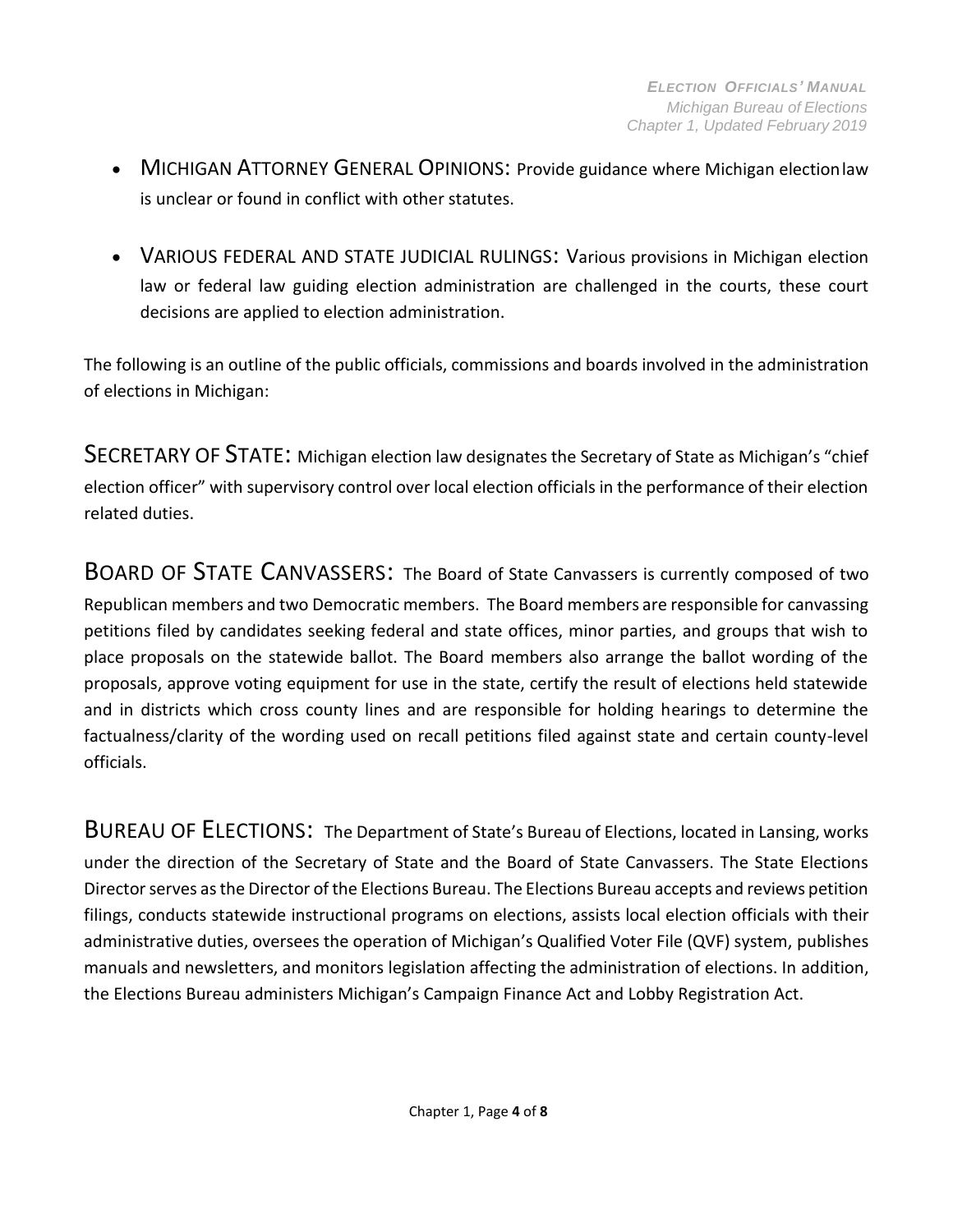<span id="page-4-0"></span>COUNTY CLERKS: The 83 county clerks in the state receive and canvass petitions for countywide and district offices which do not cross county lines and accept campaign finance disclosure reports from local candidates. In addition, the county clerks are responsible for coordinating the administration of special school elections for school districts that are contained within more than one city or township, training precinct inspectors and assisting with the administration of Michigan's QVF system.

### <span id="page-4-1"></span>COUNTY ELECTION COMMISSIONS:

Each of the 83 County Election Commissions in the state is composed of the county clerk, the chief judge of probate of the county or probate court district, and the county treasurer. The Commission members are responsible for the following:

- Authorizing the printing of ballots for use in federal, state and countywide elections, as well as certain school district elections;
- Furnishing specified election supplies (including ballots and forms) for statewide August primaries, statewide November general elections and special primaries and elections held to fill vacancies in federal, state and county offices;
- Holding hearings to determine the factualness and clarity of the wording used on recall petitions;
- Establishing precinct boundary lines for school districts that are contained within more than one city or township in the event only a school question appears on the ballot; and
- Making temporary appointments to fill vacancies on a township board, if the number of vacancies on the township board results in the loss of a quorum on the board.

<span id="page-4-2"></span>BOARDS OF COUNTY CANVASSERS*:* Each of the <sup>83</sup> Boards of County Canvassers is currently composed of two Republican members and two Democratic members. The Board members are responsible for canvassing the votes cast within the county they serve. The Board members certify elections for local, countywide and district offices which are contained entirely within the county they serve. The Board members are also responsible for inspecting the county's ballot containers every four years.

<span id="page-4-3"></span>CITY AND TOWNSHIP CLERKS: City and township clerks maintain the voter registration records for their respective jurisdictions and are responsible for administering all federal, state, county, city, township and village elections. Clerks of jurisdictions in which a school district is wholly contained are responsible for the administration of the school district's special elections. The township clerk is responsible for conducting the village's regular and special elections.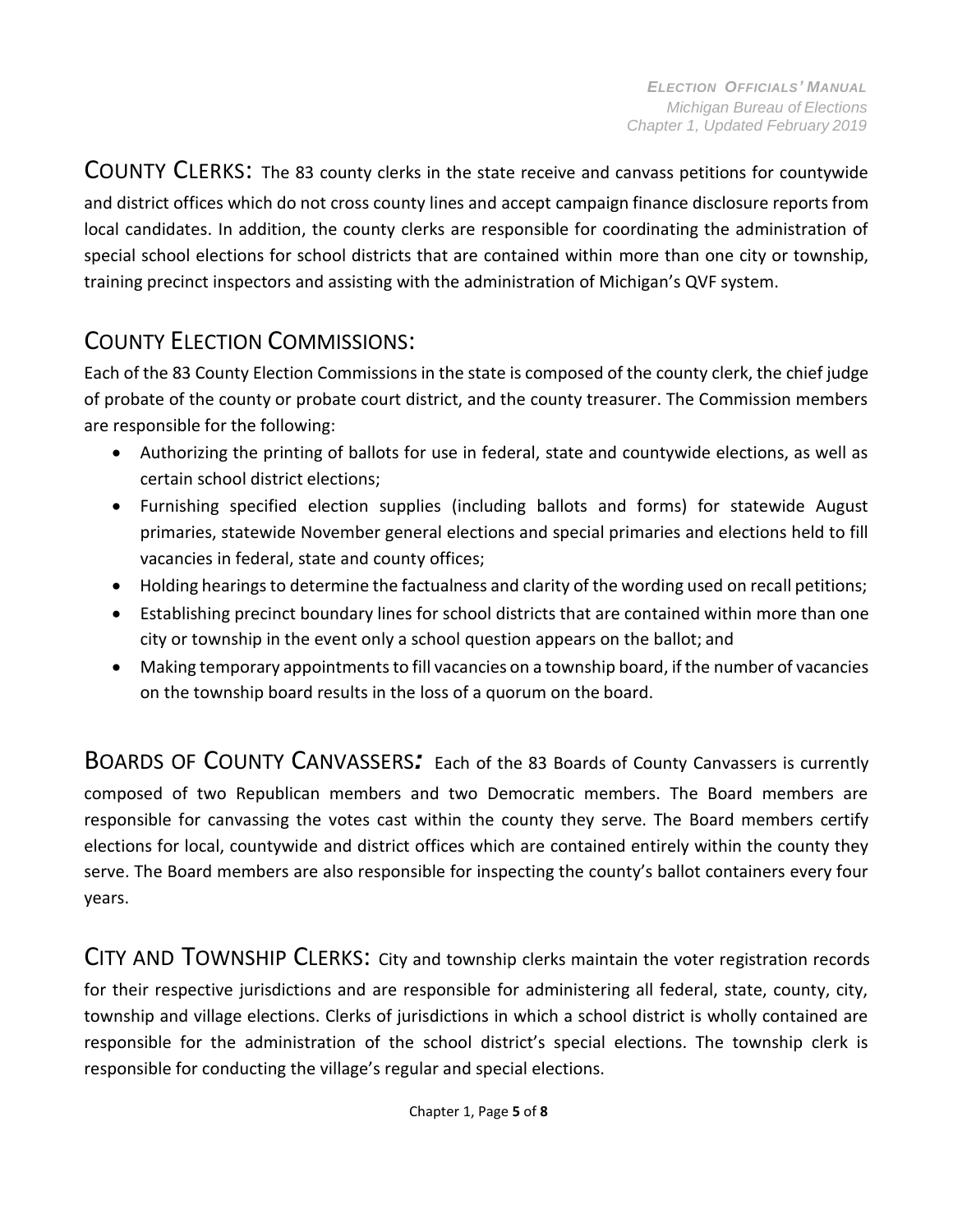### CITY AND TOWNSHIP ELECTION COMMISSIONS:

<span id="page-5-0"></span>

**Note:** The chart above outlines the composition of the local election commissions based on your jurisdiction's form of government. The only exception to the composition of the local election commission must be provided by a city charter.

#### **City and Township Election Commission members are responsible for the following:**

- Establishing precincts, including temporary precinct consolidations for non-State/ Federal elections;
- Establishing Absent Voter Counting Boards (AVCBs);
- Assessing voting equipment needs;
- Performing logic and accuracy testing for voting equipment. **NOTE:** Even if the county performs the programming for the local jurisdictions, it is still the responsibility of the local election commission to conduct pre-election logic and accuracy testing for their voting equipment prior to each election. Preliminary testing may be delegated to the local clerk; however, public accuracy testing must be conducted by the election commission or each members' designated representative.
- Authorizing the printing and provision of ballots for use in city, township, village and certain school district elections;
- Providing election supplies (including forms and ballot containers);
- Appointing precinct inspectors prior to each election, including AVCB members, Receiving Board members, precinct chairpersons and alternates; note that certified election inspectors must be appointed at least 21 days prior to the election and no more than 40 days prior to each election;
- Notifying major political parties of the appointment of election inspectors in federal and state elections; and
- Carrying out other election related duties for their respective jurisdictions.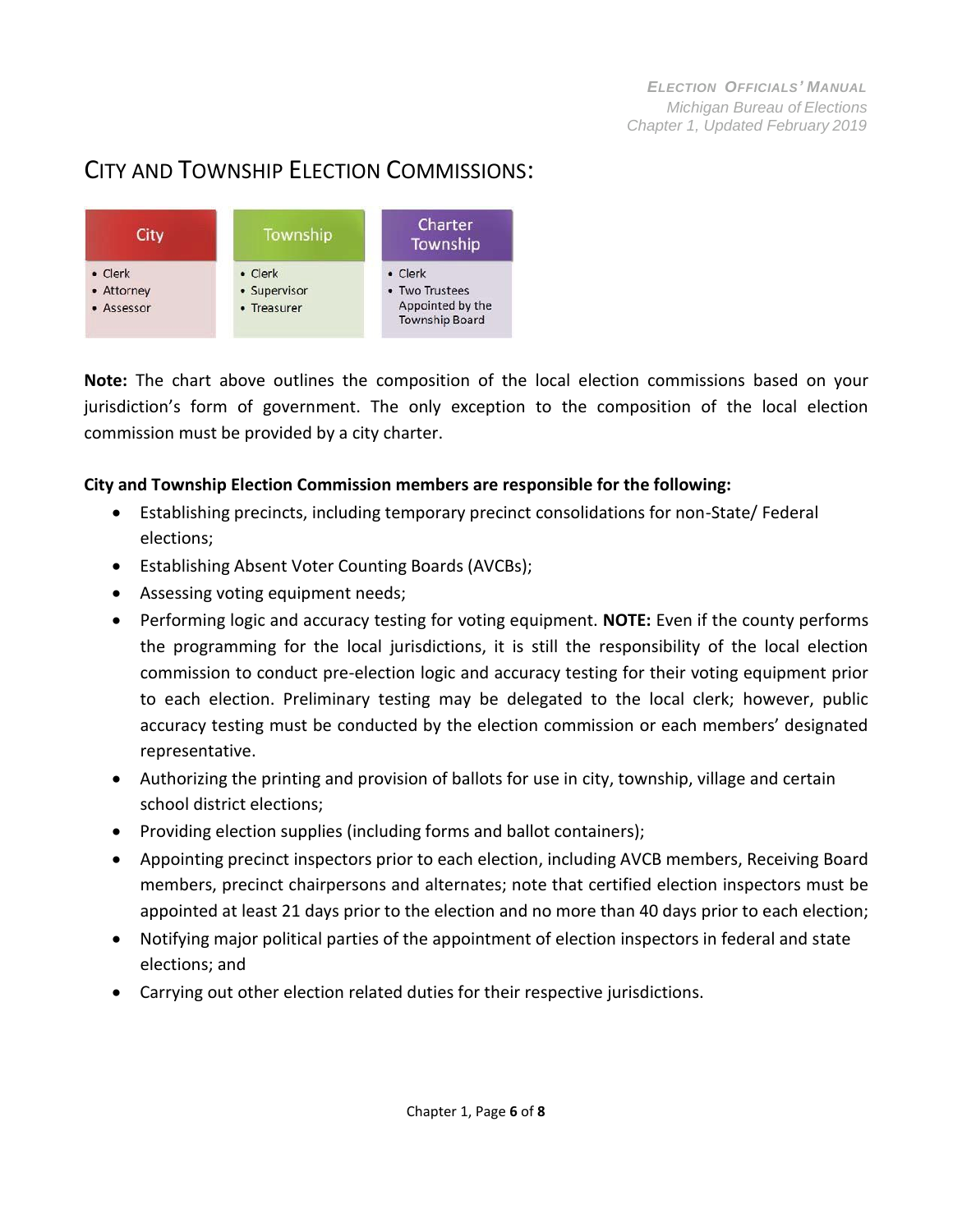#### **Election Commission Responsibilities that should be handled via an Open Meeting by Election Commission Members:**

- Approving of ballots
- Appointing precinct inspectors
- Public Accuracy Test
- Precinct Changes / Consolidations
- Adoption of resolution outlining delegated duties

### **Election Commission Duties that may be delegated to the Local Clerk or authorized assistant (note: Delegated duties should be documented via resolution):**

- Preparing meeting materials for the Election Commission (ballots proof for approval, list of election inspectors for appointment, etc.)
- Preparing, printing and delivering ballots
- Providing candidates and the Secretary of State with proof copies of ballots
- Providing notice to voters in the case of precinct changes/consolidations
- Providing election supplies and ballot containers
- Preliminary logic and accuracy testing
- Notifying major political parties of certified precinct Inspector appointments (federal andstate elections only)

## <span id="page-6-0"></span>SCHOOL ELECTION COORDINATING COMMITTEE: Every school district has a School Election

Coordinating Committee responsible for determining the details of how special school elections will be administered. The School Election Coordinating Committee is composed of a school election coordinator, the secretary of the school board and the clerks of all jurisdictions covered by the school district. For a school district wholly contained within a single jurisdiction, that clerk is the school election coordinator. In a school district that crosses jurisdiction lines the county clerk is the coordinator.

# TYPES OF ELECTIONS

There are several types of elections conducted in Michigan. The following is an overview of the various types.